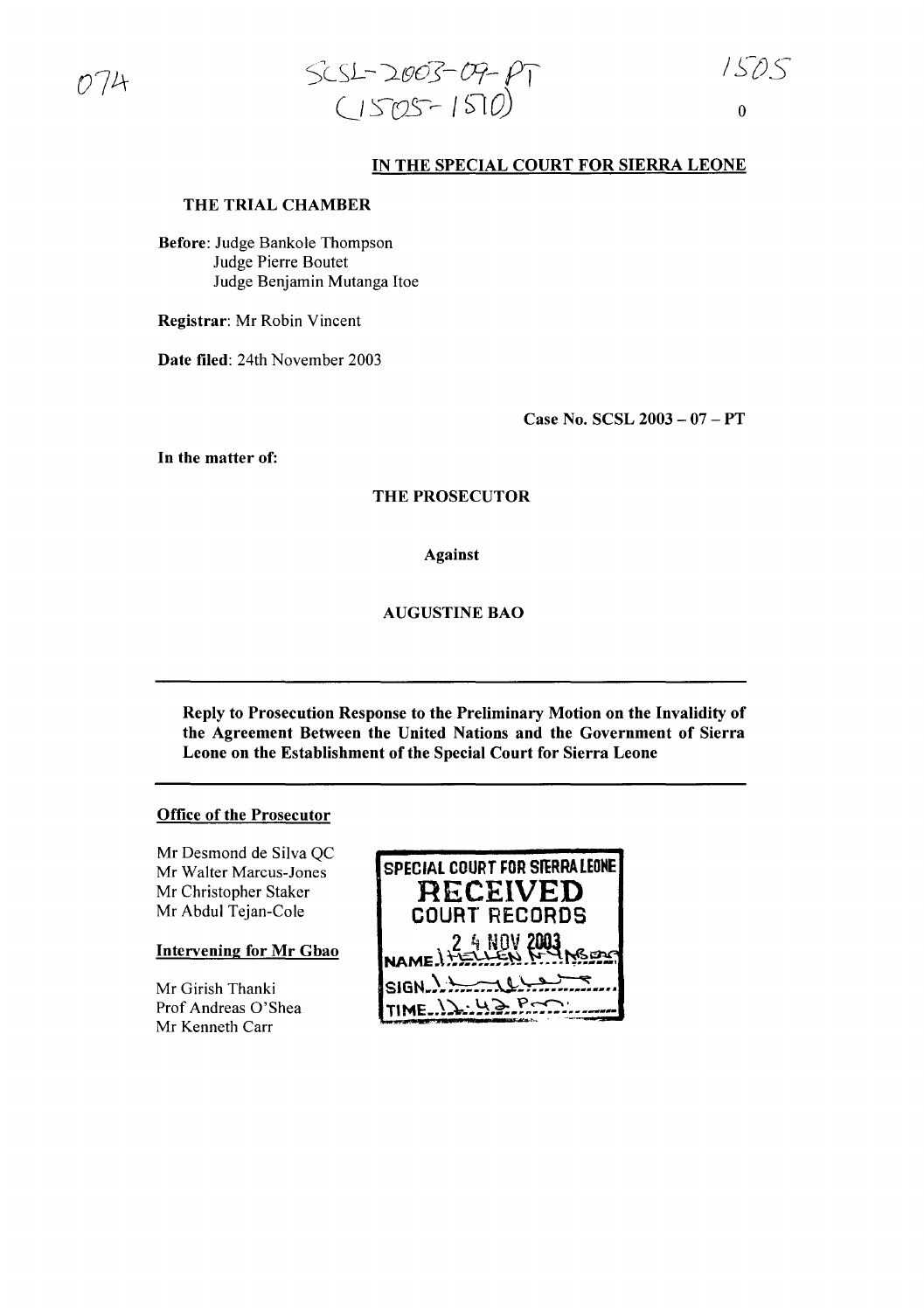# **Power of the United Nations, through the Secretary-General, to conclude a treaty creating the Special Court for Sierra Leone**

- I. The Prosecution avers that no authority is relied upon by the Defence for the proposition that the United Nations has acted unlawfully in transferring power which vests in it and more particularly in the Security Council of the United Nations. The Defence relies upon the provisions of the United Nations Charter as a whole and those referred to in the Prosecution response, which set out the powers ofthe United Nations and further on customary international law.
- 2. It is respectfully submitted that the Prosecution has been unable to refer to any provision in the United Nations Charter which grants it the power to create a new international organisation with a separate legal personality exercising the powers, initially granted to it by the international community of states. Neither has the Prosecution referred to any state practice or *opinio juris* supporting the existence of such a power under customary law for international organisations generally to create new international organisations with a separate legal personality under international law. Nor has the Prosecution referred to any judicial decision supporting the proposition that international organisations or the United Nations itself is vested with such far-reaching powers. On the contrary, it is submitted that the absence of state practice recognising the creation of new legal persons by international organisations suggests that the position under customary international law remains that only states are full subjects of international law possessing the capacity to create new legal persons.
- 3. The *Reparations for Injuries* case, cited by the Prosecution, does not support that position. It merely confirms state consent to the creation of a new legal person in the United Nations itself and the power of the United Nations under the United Nations Charter to conclude treaties. That decision further confirms that the treaty making power of an international organisation, including the United Nations, is defined by the intentions of the states creating that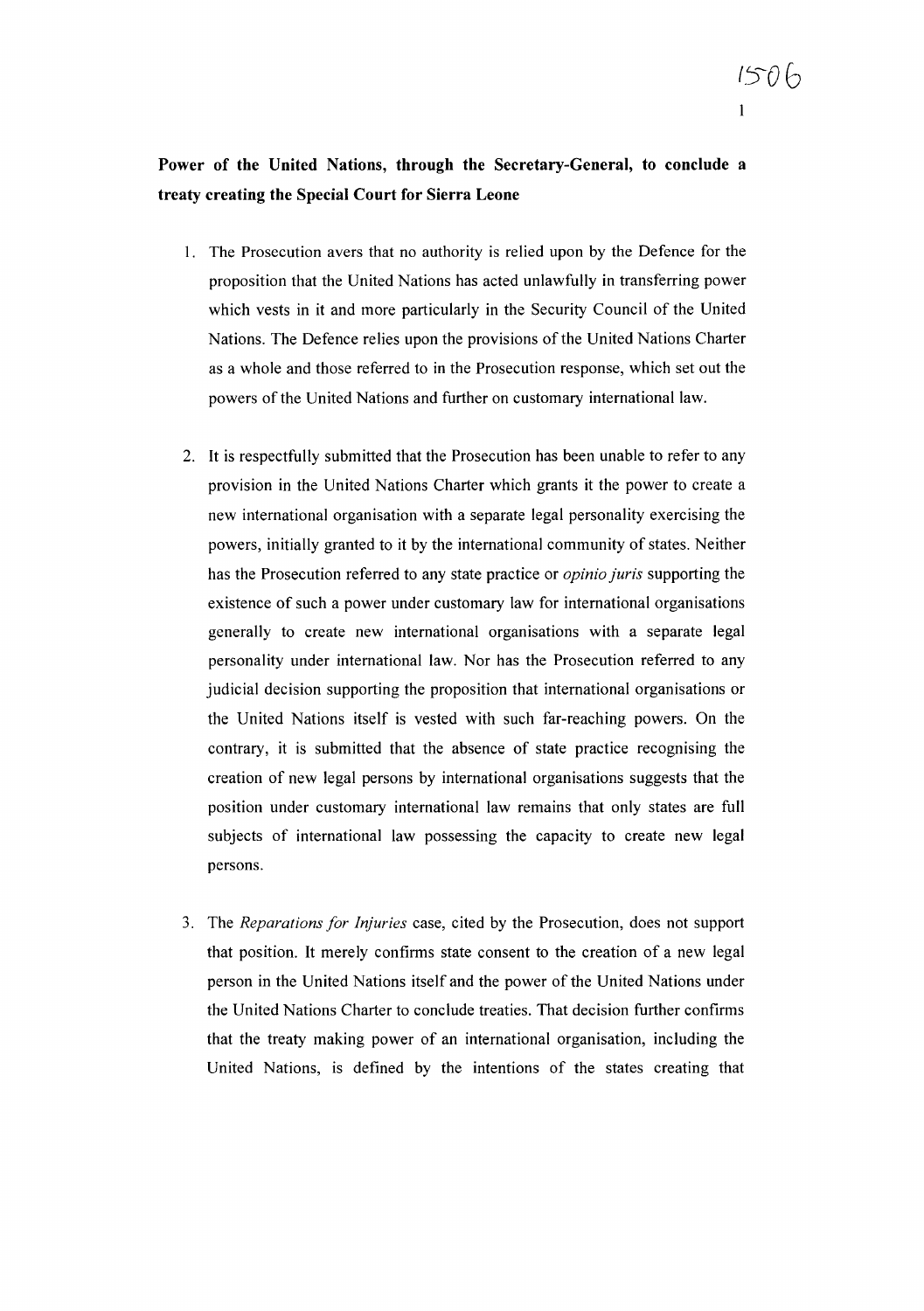organisation under its constituent instrument.<sup>1</sup> International Organisations therefore do not have the power to conclude any treaty, but only those authorised under their constituent instruments. In the case of the United Nations, member states have not expressed a clear intention to give the United Nations the power to create new legal persons through treaty or to delegate its powers in such a manner that it loses direct control over the activities of the new organisation created. The United Nations is only vested with the power to

ISl/:;-

 $\mathfrak{D}$ 

create subsidiary organs, which fall under the direct control of the United Nations.<sup>2</sup> The situations of the International Criminal Tribunals for the Former Yugoslavia and Rwanda are quite different since they are not created as separate international organisations but as subsidiary organs to the United Nations, remaining under its direct control, authority and funding. Further, they represent an exercise of the powers of the Security Council and not the delegation and transfer of such powers. $3$ 

#### The voluntary renunciation of sovereign power to prosecute international crimes

4. The Prosecution asserts that the state of Sierra Leone could not voluntarily renounce its sovereign power to try international offences because amnesties for international offences are illegal under international law. If this were the case, which is not admitted, $4$  it is submitted that this would not prevent the state from voluntarily renouncing its sovereign power, but would merely have the consequence that by doing so it has violated its international obligations. It would therefore not affect the fact that the state had lost its capacity to

<sup>&</sup>lt;sup>1</sup> Reparation for *Injuries* in the Service of the United Nations, 11 April 1949, ICJ Reports 1949, 174 (annexed to the Prosecution Response).

<sup>&</sup>lt;sup>2</sup> See Article 29 of the United Nations Charter and the *Effect of Awards of Compensation Made by the United Nations Administrative Tribunal,* Advisory Opinion 13 July 1954, ICJ Reports 1954, 47. (annexed to the Prosecution Response); *Application for Review of Judgement No 158 of the United Nations Administrative Tribunal, Advisory Opinion,* 12 July 1973, 166 (annexed to the Prosecution Response).

<sup>3</sup> See *Prosecutor* v *Tadic, Decision on the Defence Motionfor Interlocutory on Jurisdiction,* Case No. IT-94-I-AR72, 2 October 1995 (AC), paras 33-36 (annexed to the Prosecution Response).

<sup>4</sup> See *Prosecutor* v *Morris Kallon, Augustine Bao intervening,* Arguments on Behalf of Augustine Bao in Support of Morris Kallen's Preliminary Motion based on Lack of Jurisdiction/Abuse of Process in the Event of Permission Being Granted to Intervene, Case No. SCSL  $2003 - 07 - PT$ , filed on 23 October 2003, and further the subsequent oral arguments presented on 3 and 4 November 2003 (transcripts in the process of being produced).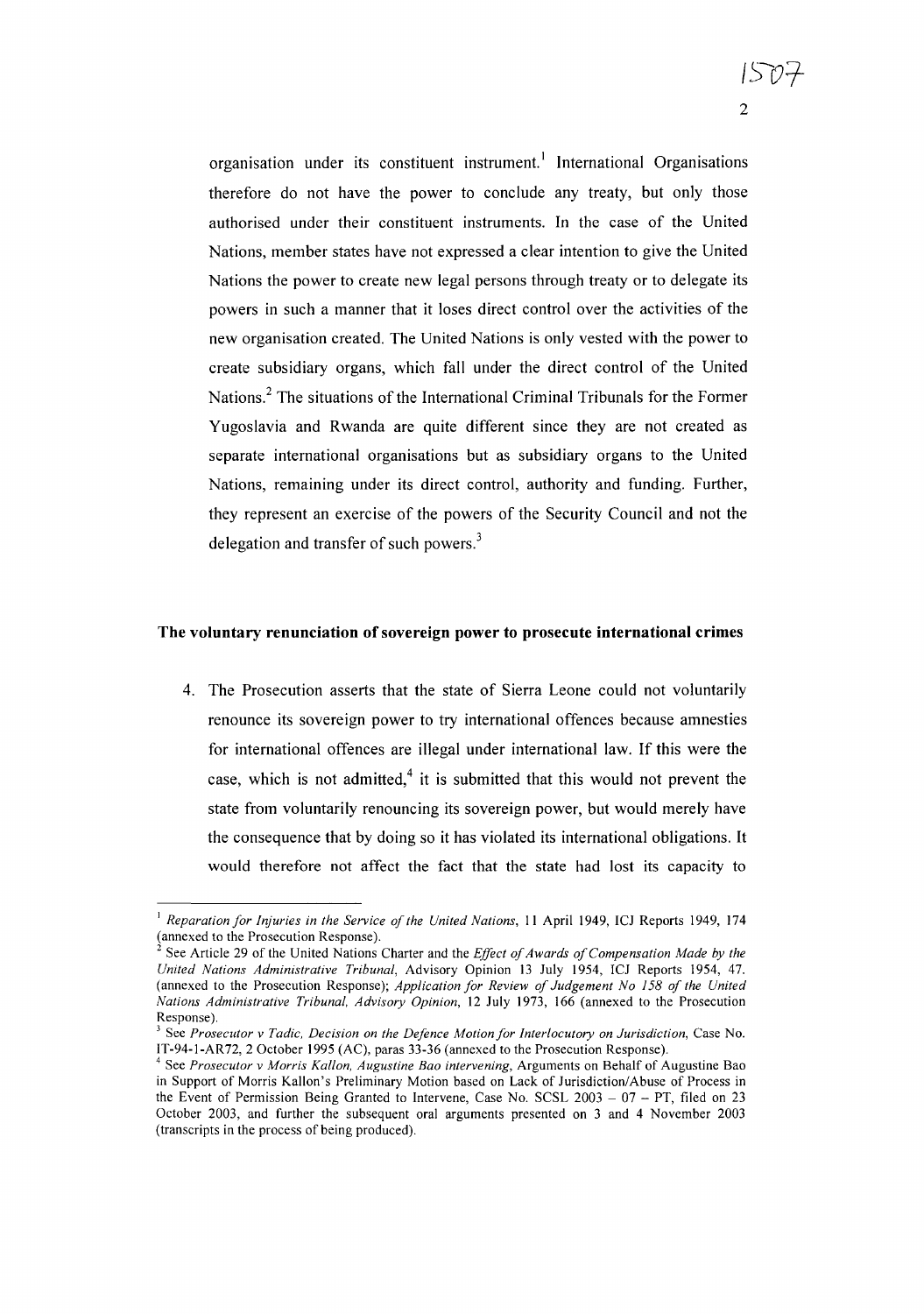conclude a treaty to exercise a power it has voluntarily renounced. If the Lome Accord were not an international agreement, which is not admitted,<sup>5</sup> it is submitted that this would not prevent the state from voluntarily renouncing its power to conclude a treaty to prosecute through its conclusion, since it can unilaterally renounce its sovereign powers and this does not require any bilateral or multilateral agreement. It is submitted that the Prosecution's reliance on Article 10 of the Statute of the Special Court is misplaced since here the Defence is not relying on the Defendant's right to amnesty as a bar to prosecution but on the state's renunciation of sovereign power to conclude a treaty for the establishment of an international criminal court, as a basis for asserting the invalidity of the Special Court Agreement.

## **Fraud, perfidy or error**

- 5. The Prosecution appears to be alleging, while citing no authority for this proposition, that where a legal argument is based on certain factual circumstances, that the evidence supporting those factual circumstances must be fully presented in the body of the preliminary motion. It is submitted that this area of procedure is completely unsettled in international criminal procedure. **In** particular, Rule 72 of the Rules of Procedure and Evidence of the Special Court for Sierra Leone provides for a procedure of written pleading and where appropriate, oral hearing. Further, it provides for an unprecedented procedure in international criminal courts, by requiring serious questions of jurisdiction to be referred to the Appeal Chamber directly. This opens up a new procedural arena in which more extended pleadings are required.
- 6. It is submitted that the time limits and page limits of written pleadings on preliminary motions, together with the possibility of further written arguments under the Appeal Chamber's practice direction on Rule 72, suggest that the written procedure for preliminary motions was not intended necessarily in all

 $<sup>5</sup>$  Idem.</sup>

3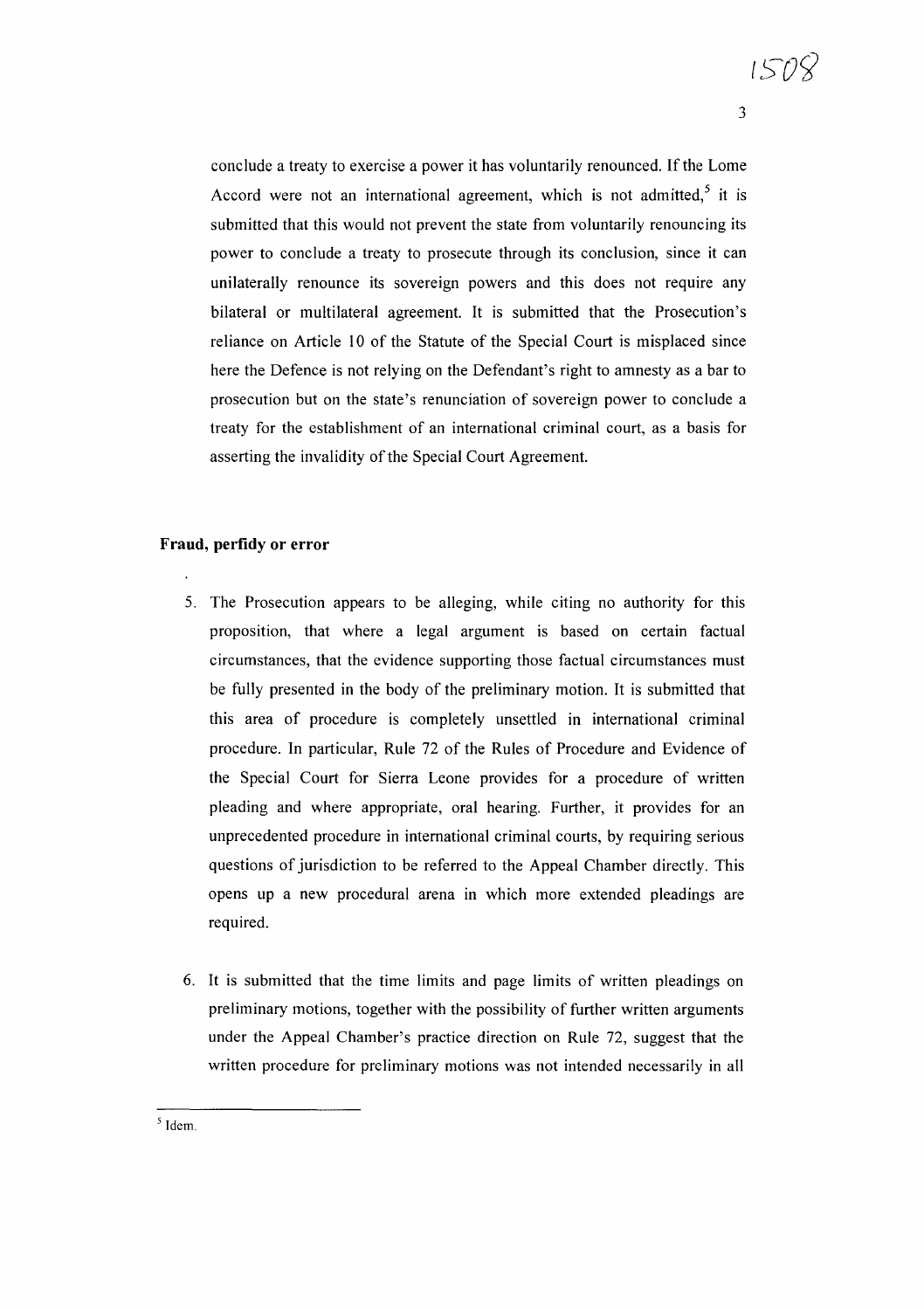cases to represent an exhaustive opportunity to present the evidential basis of an argument if required.

- 7. **In** this case there is firstly a dispute on the law. The Defence avers that by failing to give full disclosure to the United Nations of the express and/or implied representations made by the government of Sierra Leone to the RUF, the government of Sierra Leone has concluded the treaty through fraud or perfidy, or alternatively that the United Nations has concluded the treaty through error. The Prosecution disputes that any such failure to provide information would, as a matter of law, invalidate the said agreement. The Defence has, contrary to the Prosecution assertion, relied on authority for its proposition in citing McNair on *The Law of Treaties.*<sup>6</sup> It is submitted that this legal dispute needs to be decided, being the premise or foundation of the factual allegation. The factual basis of the Defence legal argument is based on the Defence instructions and is properly pleaded in the preliminary motion.
- 8. It is respectfully submitted that the evidence supporting these factual allegations is more appropriately dealt with in an oral hearing on the facts through witness testimony. The Appeals Chamber has the discretionary power to provide for a hearing on the evidence or order the Trial Chamber to conduct a hearing on the evidence if requested by the parties.<sup>7</sup> While it may be expedient and indeed necessary in certain cases to provide affidavit evidence supporting factual allegations and to attach this to a motion, it is submitted that this cannot, as a matter of practical reality, be required in all cases involving preliminary motions. Nothing in the Rules of Procedure and Evidence expressly requires this. The Defence is needs to seek, through investigation, the necessary witnesses as to how the disarmament came about: the representations made by the President himself or through agents of the government or other governments, together with the failure to fully appraise the United Nations. The Defence has been handicapped by delays in the

<sup>&</sup>lt;sup>6</sup> See Preliminary Motion on Lack of Jurisdiction due to Invalidity of the Agreement Between the United Nations and the Government of Sierra Leone for the Establishment of the Special Court for Sierra Leone, filed on 6 November 2003.

<sup>7</sup> See *Prosecutor* v *Kallon and Norman, Baa intervening,* Decision on a Request for a Stay of Appeal Chamber Proceedings on Lack of Jurisdiction/Abuse of Process, 5 November 2003 (Appeal Chamber) (read out on 5 November 2003, but as yet unpublished to our knowledge).